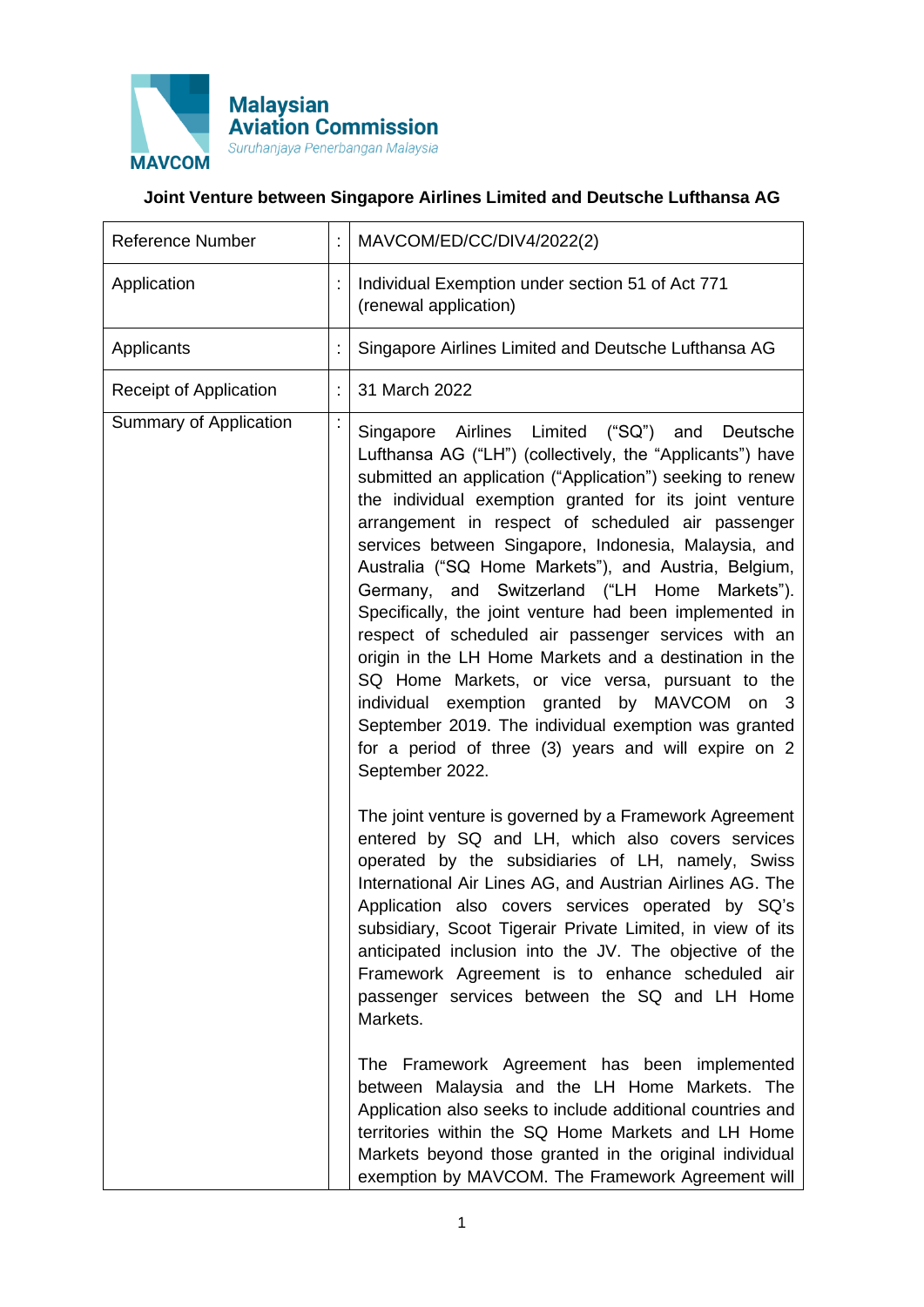

| be implemented for those additional countries<br>and<br>territories subject to the Applicants obtaining<br>the<br>necessary approvals. In relation to the LH Home Markets,<br>Applicants<br>intend to expand the Framework<br>the<br>Agreement to Albania, Bosnia and Herzegovina,<br>Bulgaria, Croatia, Cyprus, Czech Republic, Estonia,<br>France, Greece, Hungary, Iceland, Republic of Ireland,<br>Italy, Kosovo, Latvia, Lithuania, Luxembourg, Malta,<br>Republic of Moldova, Montenegro, Netherlands, North<br>Macedonia, Poland, Portugal, Romania, Serbia, Slovakia,<br>Slovenia, Spain, and the United Kingdom. <sup>1</sup> |
|----------------------------------------------------------------------------------------------------------------------------------------------------------------------------------------------------------------------------------------------------------------------------------------------------------------------------------------------------------------------------------------------------------------------------------------------------------------------------------------------------------------------------------------------------------------------------------------------------------------------------------------|
| Under the Framework Agreement, the Applicants<br>cooperate in:                                                                                                                                                                                                                                                                                                                                                                                                                                                                                                                                                                         |
| schedule coordination and capacity management;<br>(a)                                                                                                                                                                                                                                                                                                                                                                                                                                                                                                                                                                                  |
| pricing and inventory management;<br>(b)                                                                                                                                                                                                                                                                                                                                                                                                                                                                                                                                                                                               |
| sales;<br>(c)                                                                                                                                                                                                                                                                                                                                                                                                                                                                                                                                                                                                                          |
| (d)<br>marketing;                                                                                                                                                                                                                                                                                                                                                                                                                                                                                                                                                                                                                      |
| frequent flyer programmes; and<br>(e)                                                                                                                                                                                                                                                                                                                                                                                                                                                                                                                                                                                                  |
| (f)<br>revenue sharing.                                                                                                                                                                                                                                                                                                                                                                                                                                                                                                                                                                                                                |
| The Application provides that the joint venture will give<br>rise to the following significant economic and social<br>benefits to the Malaysian economy and Malaysian<br>travellers:                                                                                                                                                                                                                                                                                                                                                                                                                                                   |
| better scheduling and expanded route options which<br>(a)<br>results in benefits to travellers;                                                                                                                                                                                                                                                                                                                                                                                                                                                                                                                                        |
| (b)<br>expanded virtual networks for both of the airlines<br>through the alignment of networks that are largely<br>complementary which benefits travellers;                                                                                                                                                                                                                                                                                                                                                                                                                                                                            |
| wider range of fare products which leads to<br>(c)<br>potentially more competitive fares;                                                                                                                                                                                                                                                                                                                                                                                                                                                                                                                                              |
| (d)<br>better coordinated offerings for corporate accounts;                                                                                                                                                                                                                                                                                                                                                                                                                                                                                                                                                                            |

<sup>1</sup> For completeness, the list of LH Home Markets also includes Andorra, Liechtenstein, Monaco, San Marino and the Vatican City. However, as these destinations do not have an airport, it is unlikely that there would be any routes to these destinations under the joint venture, subject to an airport being built.